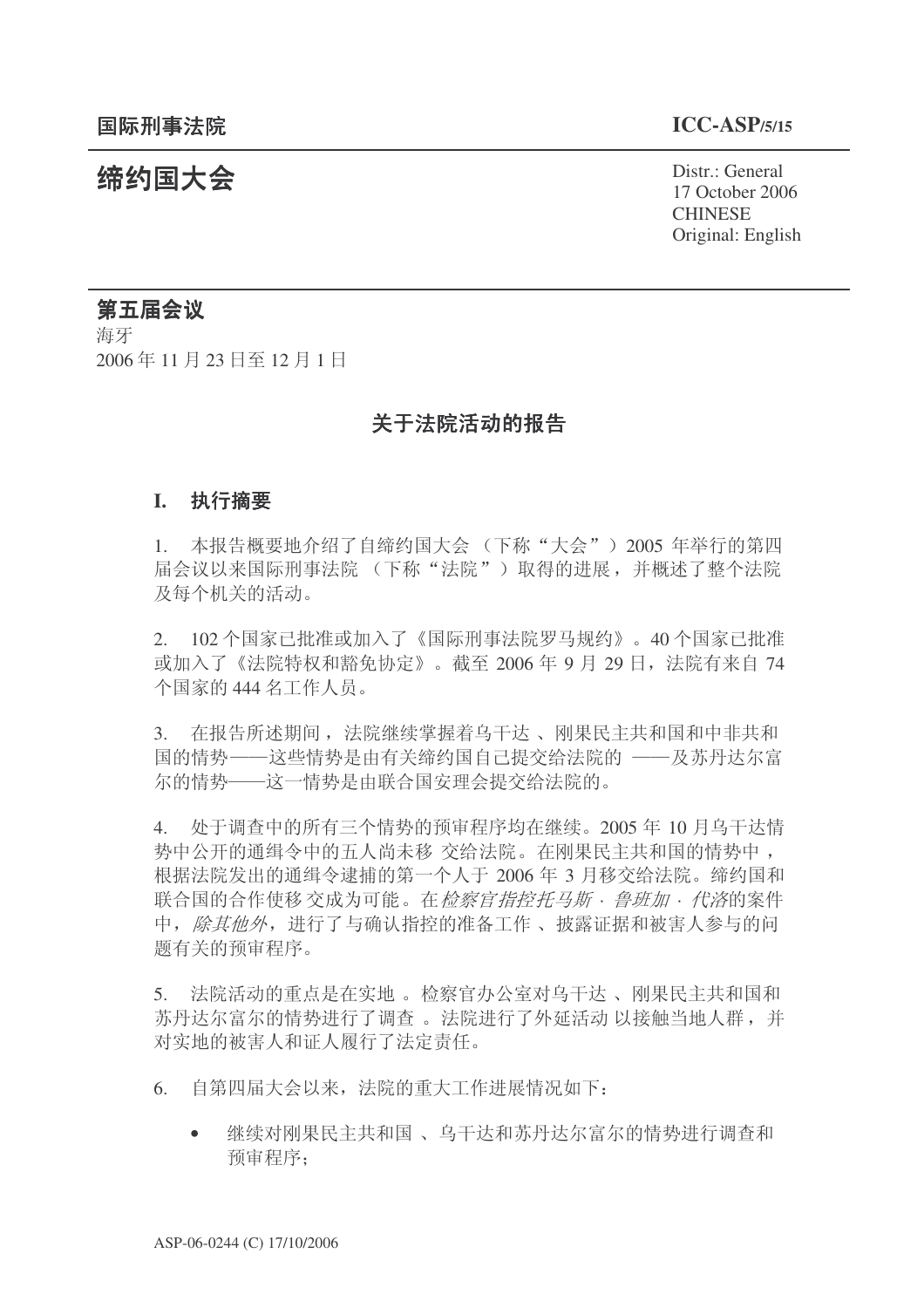- 逮捕和移交托马斯 · 鲁班加 · 代洛先生;
- 就检察官指控托马斯·鲁班加·代溶的案件进行预审程序:
- 在乌干达情势中受到通缉的人,均没有被逮捕和移交;
- 在乌干达和刚果民主共和国增加了外延活动:
- 进一步满足实地办事处的需要;
- 与缔约国缔结安置证人的国际合作协定:
- 与欧洲联盟缔结一项合作协定: 与非洲联盟谈判一项合作协定: 以 及
- 通过法院第一个《战略计划》和完成法院规模模型规划工具。

7. 在法院发出乌干达情势 的首批通缉令之后的一年多, 五个逮捕令仍未执 行。法院没有自己的警力逮捕这些人。法院依靠各国和国际组织的合作进行 逮捕。没有在逮捕和移交方面的充分合作, 就不可能进行审判。

# Ⅱ. 司法活动

诉讼

8. 法院坚持公开 诉讼的原则 。各分庭的决定公布在法院的网站上 (www.icc-cpi.int)。然而, 在某些情况下, 诉讼可能需要保密, 例如为了保 护被害人和证人的安全。鉴于此,不是所有的诉讼都必须向公众公开。

# A. 第一预审分庭

# 1 刚果民主共和国的情势

9. 2006年1月至8月期间, 就总体而言, 第一预审分庭收到了参与人的 68 份文卷,并为刚果民主共和国情势下达了 18 项裁定。需要做出裁定的问题包 括被害人参与预审程序的权利及 对预审分庭做出的决定 进行上诉的根据。另 外, 分庭收到了 393 份文卷, 共 9.931 页, *并为检察官指控托马斯 · 鲁班* 加· 代溶的案件宣布了92 项裁定。在*鲁班加*案件中, 举行了14 次听讯, 并在 这期间宣布了19 项口头裁定。

10. 2006 年 2 月 10 日, 预审分庭对托马斯 · 鲁班加 · 代洛发出了秘密通缉 今,他被指控犯有战争罪行,即征召 15 岁以下儿童入伍并大量使用他们参与 敌对行动。法院向刚果民主共和国发出了 讲行逮捕和移交的请求, 2006 年 3 月17日鲁班加先生被移交给法院。在同一天, 分庭公开了对他的通缉令。

11. 在 鲁班加案件中, 司法诉讼的一个重要内容是由检察官办公室处理证据 的披露,以期听讯能确认指控。向辩护方披露或由辩护方检查的文件有 400 多份, 资料有 5,000 多页。分庭就披露的制度 及修改将披露的材料 官布了裁 定。分庭裁定的其他问题包括被害人参与案件的权利及对被害人 和证人的保 护。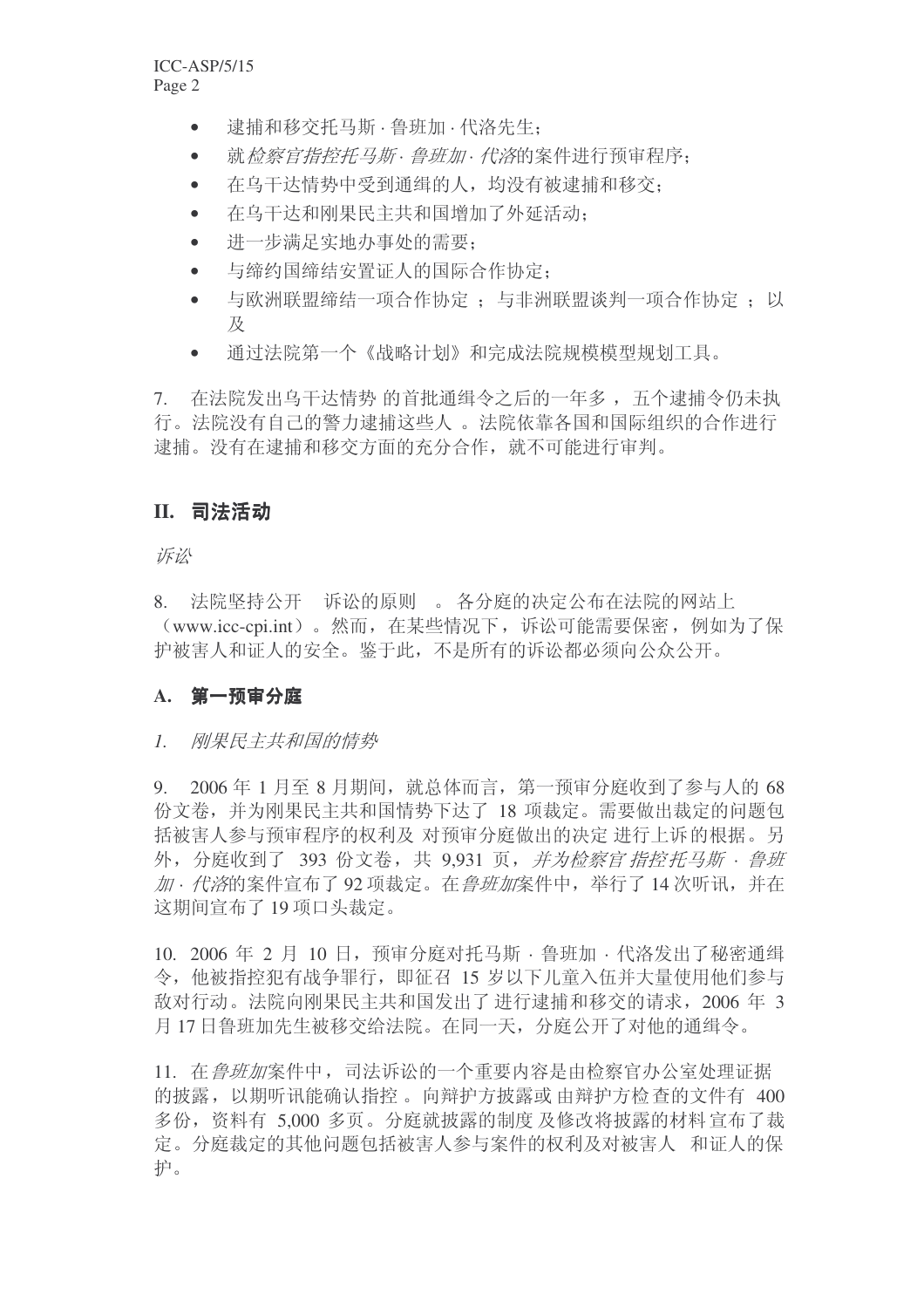$12.2005 \n \n \n \n 24 \n H. \n \n 6 \n 5 \n 6 \n 7 \n 24 \n 6 \n 7 \n 6 \n 7 \n 7 \n 8 \n 7 \n 8 \n 9 \n 14 \n 15 \n 16 \n 17 \n 18 \n 19 \n 19 \n 10 \n 11 \n 12 \n 13 \n 14 \n 15 \n 16 \n$ 足够的时间执行在刚果民主共和国保护证人的必要措施。2006年9月21日, 听讯再次推迟, 以便使辩护方有足够的时间进行准备 。在确认指控的听讯会 上, 将要求检察官以足够的证据支持对 鲁班加先生的指控,以便有充分的理 由使人相信他犯下了被指控的罪行。如果指控被确认,审判将随后进行。

#### 2. 苏丹*达尔富尔的情势*

13. 对苏丹达尔富尔的情势进行了初步预审程序,解决被害人和证人的安全 问题。收到九份文卷,并于2006年1月至8月期间下达了三项裁定。

#### **B.** 第二预审分庭

#### 乌干达的情势

14. 2006 年 1 月至 8 月期间, 总计收到了乌干达情势的 43 份文卷, 其中 34 份是关于检察官指控科尼和其他人的案件。法院于 2005 年发出的五项通缉令 尚未落实。法院必须完全依赖于各国和国际组织 来执行通缉令并向法院移 交 这些人。没有逮捕和移交将不会有审判。

#### $C.$  第三预审分庭

#### 中非共和国的情势

15. 2006年1月至8月期间, 于 2006年3月 28 日发布了关于中非共和国情 势的一项决定。关于是否开始调查的决定应该由检察官做出。检察官尚未决 定是否开始对这一情势讲行调杳。

#### **D.** 上诉分庭

16. 在报告所述期间, 法院上诉分庭接手了第一个中间上诉。上诉问题包括 可能进行的上诉审查的范围以及预审分庭对管辖权和可受理性的裁定。

17. 2006年7月13日,上诉分庭在公开法庭上发布了它的第一项关于法律依 据的裁定, 驳回了检察官对第一预审分庭的裁定进行特别检查的申请。在检 察官曾要求审查的那一裁定中,第一预审分庭已决定不准许检察官对分庭关 于同意六名受害人申请参加诉讼程序的裁定提出上诉。

#### **E.** 院长会议

18. 院长会议的职能包括司法和法律职能、行政职能, 包括机构间协调及对 外关系职能。

19. 在大会选出六名法官之后,即将卸任的院长会议召开了第七次 法官全体 会议, 为各庭分配法官, 并选出新的院长会议。法官再次选举菲利普 · 基尔希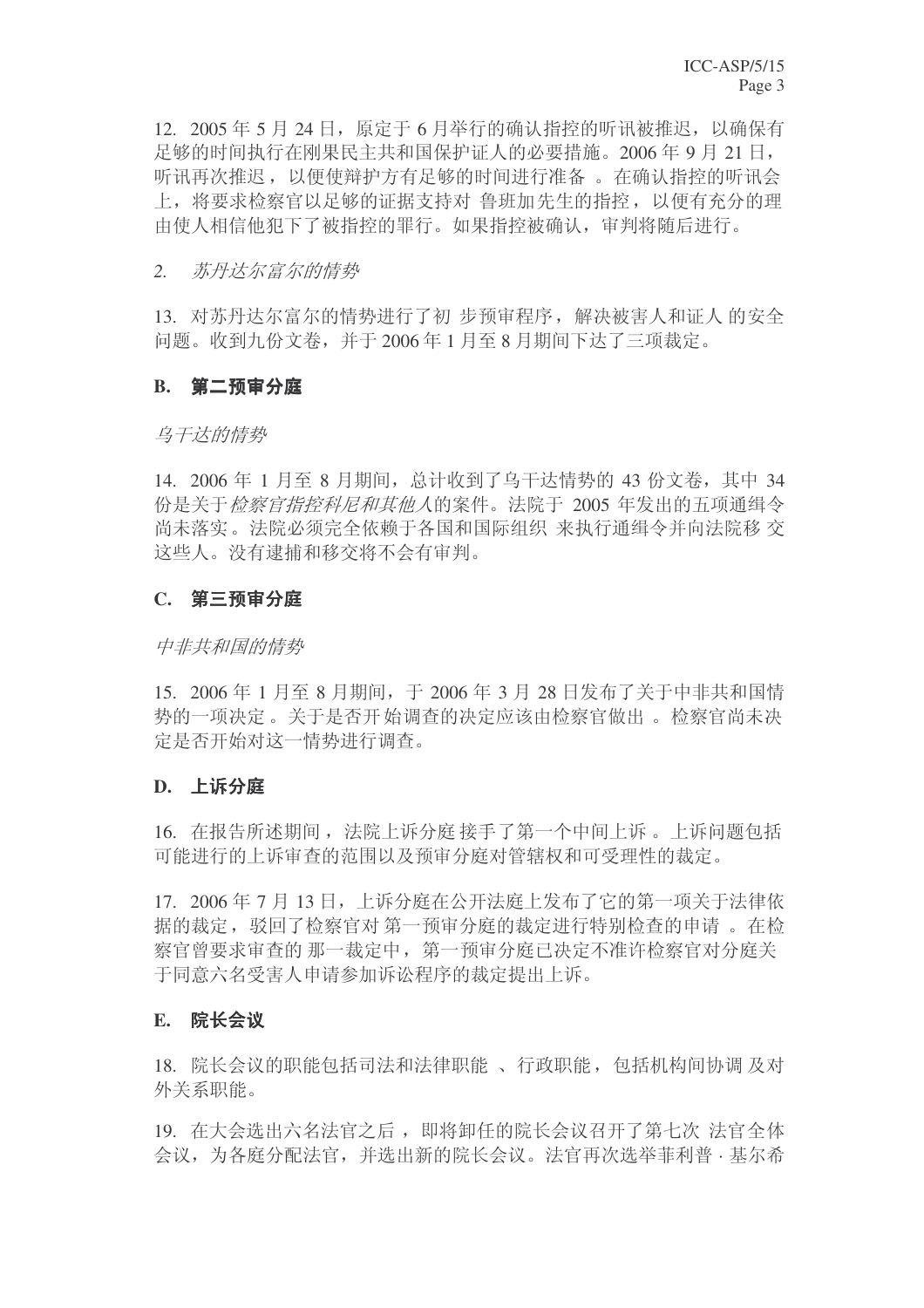法官和阿库阿 · 金耶黑亚法官分别为院长和第一副院长, 并选举雷内 · 布拉特 曼法官为第二副院长。

20. 院长会议继续为各分庭的工作提供支持并通过会议和新闻 简报定期向法 官通报法院的工作进展情况。

21. 院长会议根据《程序和证据规则》规则 14 分则 1 于 2006 年 3 月 6 日批准 了《书记官处条例》。在与书记官处磋商之后, 院长会议批准了被害人参加 诉讼及要求对被害人进行赔偿的经修改的标准申请表。

22. 院长会议 因需要召开了 协调理事会会议, 内容包括通过法院 《战略计 划》和编制 2007 年预算等问题。2006 年, 协调理事会还共同就与《战略计 划》和其他与所有工作人员有关的事项与工作人员进行了沟通。

23. 在进行其对外关系活动中, 院长会议的首要目标仍然是提高公众对法院 的认识和了解。院长会见了政府官员、各国代表、议员及国际和区域组织的 代表。他还向许多非政府组织、学术界、媒体和广大公众发表了讲话。

24. 2006 年 6 月,院长访问了设在亚的斯亚贝巴的非洲联盟,在那里他向非 洲联盟和平与安全理事会发表了讲话,并会见了非洲联盟委员会主席。院长 还应邀旅行到世界上的一些其他国家介绍关于法院的情况。

25. 院长会议监督了书记官处法律咨询服务科进行的关于国际协定的谈判 。 院长会议继续与各国进行有关执行判决的讨论。2005年10月签署了第一个关 于执行判决的协定。自那之后, 没有再签署更多协定。

# F. 各庭和分庭

26. 2006年1月26日, 大会选出六名法官, 任期九年, 其中的五名——阿库 阿 · 金耶黑亚法官、宋相现法官、汉斯-彼得 · 考尔法官、埃尔基 · 考鲁拉和阿 尼塔·乌沙卡法官——为法院在任法官。叶卡婕琳娜·特伦达菲洛娃法官由大 会初次选出。2006年3月10日, 选出的法院六位法官在海牙法院总部进行了 庄严宣誓。

27. 2006年3月11日召开的法官全体会议为各司法庭分配的法官如下:

- 上诉庭: 埃尔基 · 考鲁拉(庭长)、菲利普 · 基尔希、乔治斯 ·皮基 斯、纳瓦尼特姆 · 皮莱、宋相现:
- 审判庭: 雷内·布拉特曼、卡尔·哈德逊-菲利普斯、伊丽莎白·奥迪 奧 · 贝尼托、莫琳 · 哈丁 · 克拉克、阿尼塔 · 乌沙卡和阿德里安 · 富尔 福德:
- 预审庭: 汉斯-彼得·考尔(庭长)、阿库阿·金耶黑亚、克洛德·若 尔达、毛罗·波利蒂、法图马塔·登贝莱·迪亚拉、西尔维亚·施泰 纳和叶卡婕琳娜 · 特伦达菲洛娃。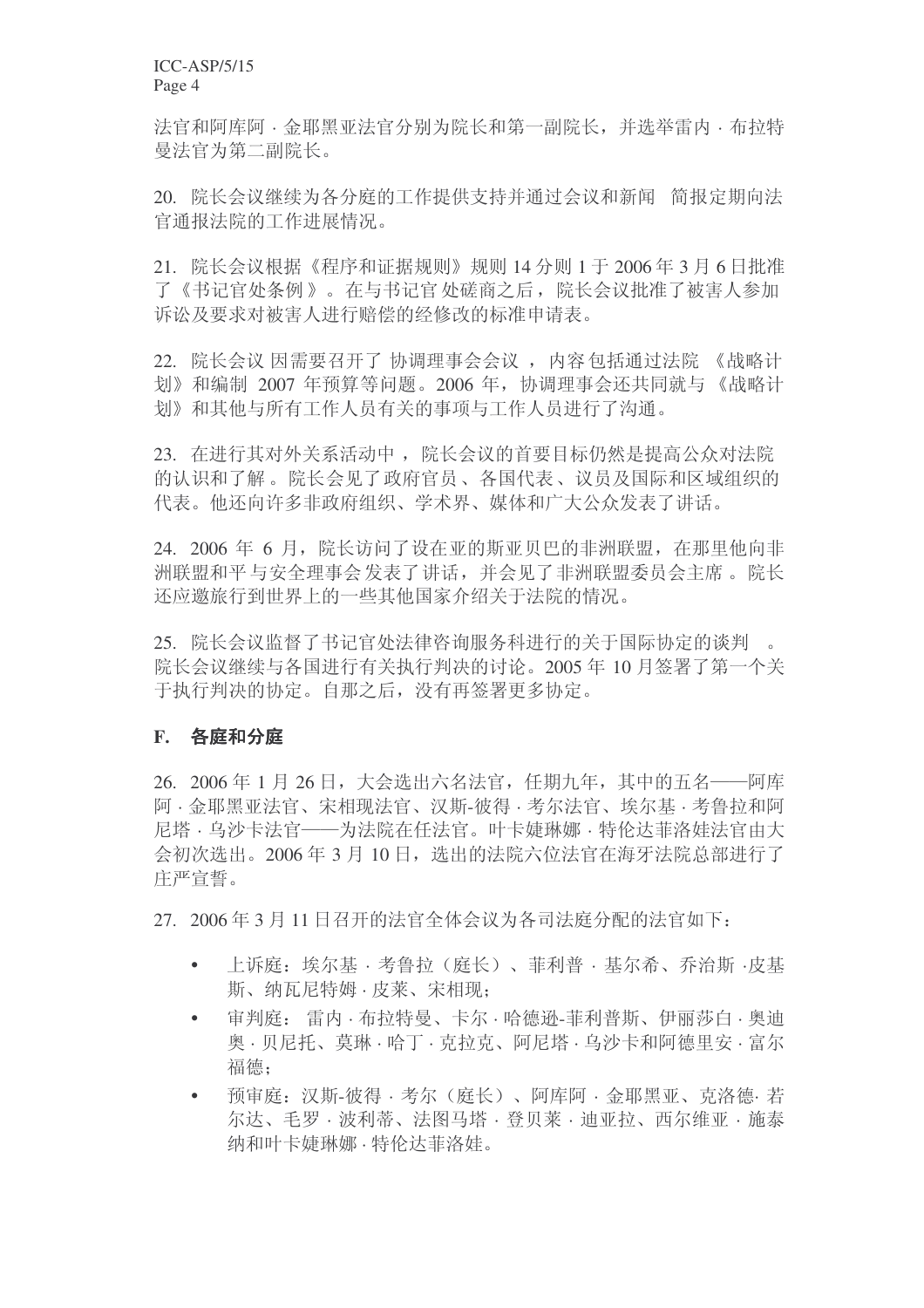28. 在三月份选举后, 院长会议改组了各预审分庭。现有预审分庭的组成如  $\top$ :

- 第一预审分庭:若尔达(首席)、金耶黑亚和施泰纳法官;
- 第二预审分庭: 波利蒂(首席)、迪亚拉和特伦达菲洛娃法官; 以及
- 第三预审分庭: 施泰纳(首席)、考尔和特伦达菲洛娃法官。

29. 2006年 2 月 27 日, 根据《法院条例》条例 4 分条例 2, 法律文件咨询委 员会选举上诉庭的代表埃尔基 · 考鲁拉法官为该委员会主席, 任期三年。咨询 委员会在 2006 年举行了三次会议。

# III. 检察官办公室(诉讼和调查)

30. 检察官办公室正在对暴力持续不断的情势进行调查, 在那里甚至旅行到 有关地区都是不可能的, 或那里的职能机构已经瘫痪。这对工作人员的安 全、健康和福利以及后勤和语言需求提出了挑战。考虑到这些挑战,该办公 室依照《罗马规约》, 将其努力集中在最严重的犯罪以及那些对这些 犯罪负 有最大责任的人。

# A. 诉讼

刚果民主共和国

31. 2006 年 1 月 12 日, 在调查了 18 个月之后, 如上所述, 检察官办公室提 交了对托马斯 · 鲁班加 · 代洛发出通缉令的秘密申请。

32. 鲁班加先生为刚果公民,据称是刚果爱国者联盟及其军事分队、解放刚 果爱国力量的创始人和领导人。根据公开的通缉令, 作为刚果爱国者联盟和 解放刚果爱国力量的总司令,鲁班加先生被指控对采取和实施刚果爱国者联 盟和解放刚果爱国力量的政策和做法掌有最终控制权, 这包括征召 15 岁以下 儿童入伍到解放刚果爱国力量并大量使用他们参与敌对行动。<sup>1</sup> 关于另外的指 控, 检察官办公室称, 它将推迟对其他犯罪的调查, 直到完成对他的首次审 判。

33. 做出关于通缉令的发出时间和内容的决定是因为有可能马上要释放 鲁班 加先生。他(与其他军事领导人)自 2005 年 3 月以来一直关押在刚果民主共 和国, 据说是因为 2005 年 2 月 25 日杀害了联合国维和部队的人。可能出现的 情况是, 如果 2006 年 3 月主管军事法官审查 他被羁押一事, 他可能已被释 放。在审查了调查期间收集的证据,包括被指控人与这些犯罪的联系 之后, 该办公室决定申请发出通缉令。

 $1$  http://www.icc-cpi.int/library/cases/ICC-01-04-01-06-2\_tEnglish.pdf.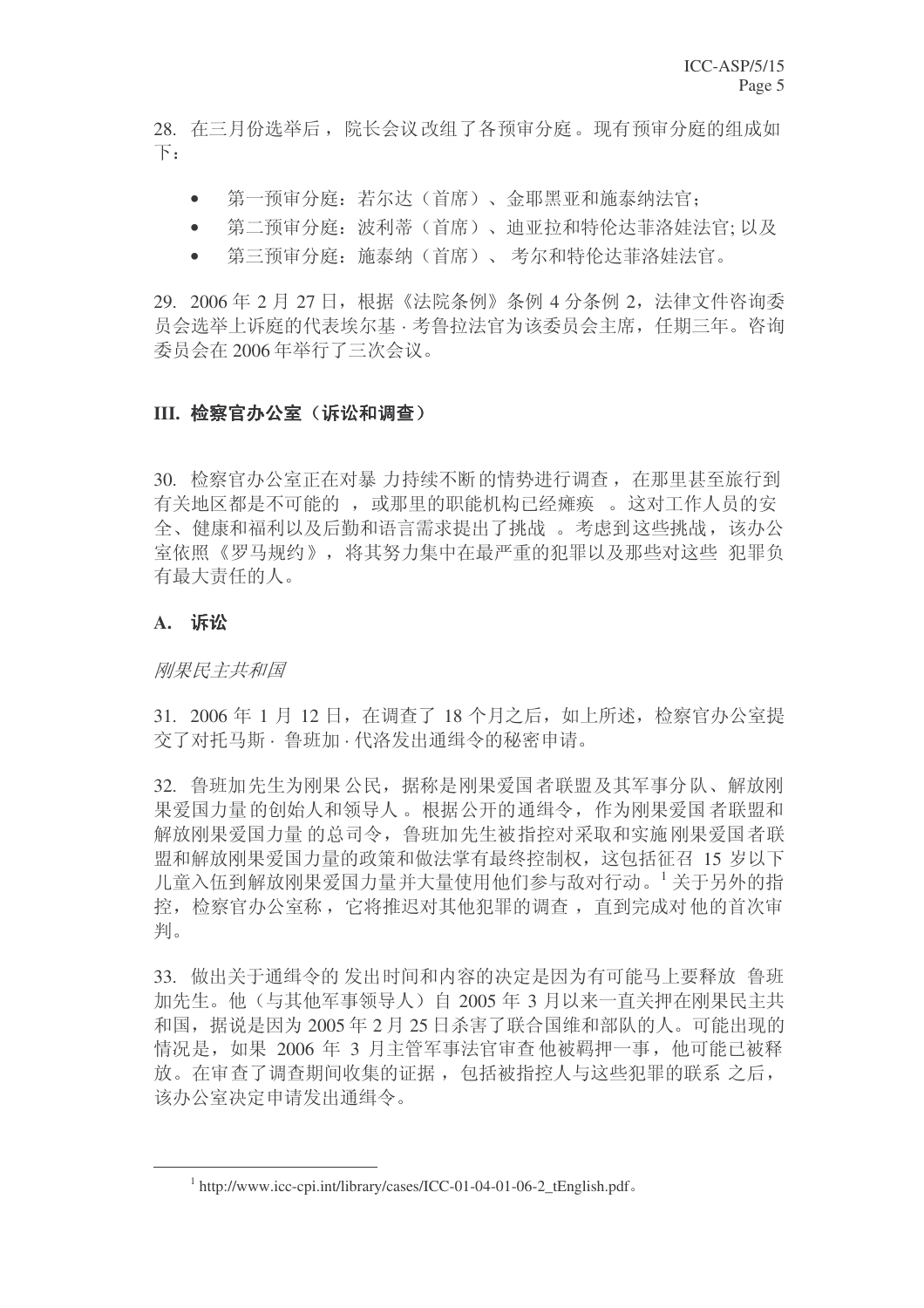34. 自鲁班加先生首次出现之后,该办公室一直参与上述各种程序 。该办公 室已披露或允许对近 400 份文件或 5,000 多页资料讲行审查, 包括指控和可能 的免罪证据。

35. 2006年8月28日, 检察官办公室提交了含有对鲁班加先生指控的正式文 件, 指控他征召15 岁以下的儿童并大量使用他们参战。

#### **B.** 调查

36. 在调查刚果爱国者联盟的小组继续为审判做准备的同时, 第二个调查小 组正调查被指控由另 一武装小组在伊图利犯下的罪行 。 该办公室正在采取一 种有序的做法, 正如其政策一样, 并称鲁班加先生的案件将是这一情势中第 一个但并不是最后一个案件。随后的案件存在着各种可能性。除了在伊图利 的情势, 该办公室正在继续评估刚果民主共和国其他省份的情势。

1. 乌干达

37. 检察官办公室继续收集 与 2005 年通缉的五个人被 控所犯罪行有关的证 据。该办公室继续审查北乌干达的整体形势,并收集与其他群体被指控犯下 的罪行有关的信息, 包括乌干达人民国防军。

38. 2006年8月, 检察官办公室收到了关于被通缉的五人之一拉其卡 · 卢克维 亚死亡的报告。卢克维亚先生被控曾是杰瑟夫 · 科尼的最高级指挥官的核心人 物之一。根据乌干达政府的请求, 检察官办公室为确认过程提供了协助。这 一过程的结果尚不知晓,但确认一经完成,将予以公开。

39. 2006年 5 月, 为结束冲突而进行的新的斡旋获得了动力, 结果于 2006年 8 月结束了敌对行动。已与乌干达政府和这一行动中的其他有关各方建立了沟 通渠道、而且检察官办公室将继续关注事态的发展。

40. 2006 年 7 月, 作为检察官办公室和乌干达政府之间正常交流的一部分, 乌干达安全部长阿马马·姆巴巴兹先生访问了法院。该办公室听取了关于和平 谈判的最新情况的介绍。乌干达政府强调通缉令对迫使上帝抵抗军进行谈判 的积极贡献。这一看法得到其他人的支持, 包括负责人道主义事务的联合国 副秘书长埃格兰的支持。<sup>2</sup>乌干达政府在任何时候都没有要求撤销通缉令。

2. 苏丹*达尔富尔* 

41. 持续不断的冲突使得检察官办公室不能 在达尔富尔实地开展调查。办公 室负有依照《罗马规约》对被害人和证人进行保护的法律义务 。因此,没有 保护他们的现行和持续制度使得不能在达尔富尔进行有效的调查。

 $2$ 负责人道主义事务的副秘书长和对非洲形势的紧急救济 协调员的情况介绍(联合国文 件, S/PV.5525, 2006年9月15日)。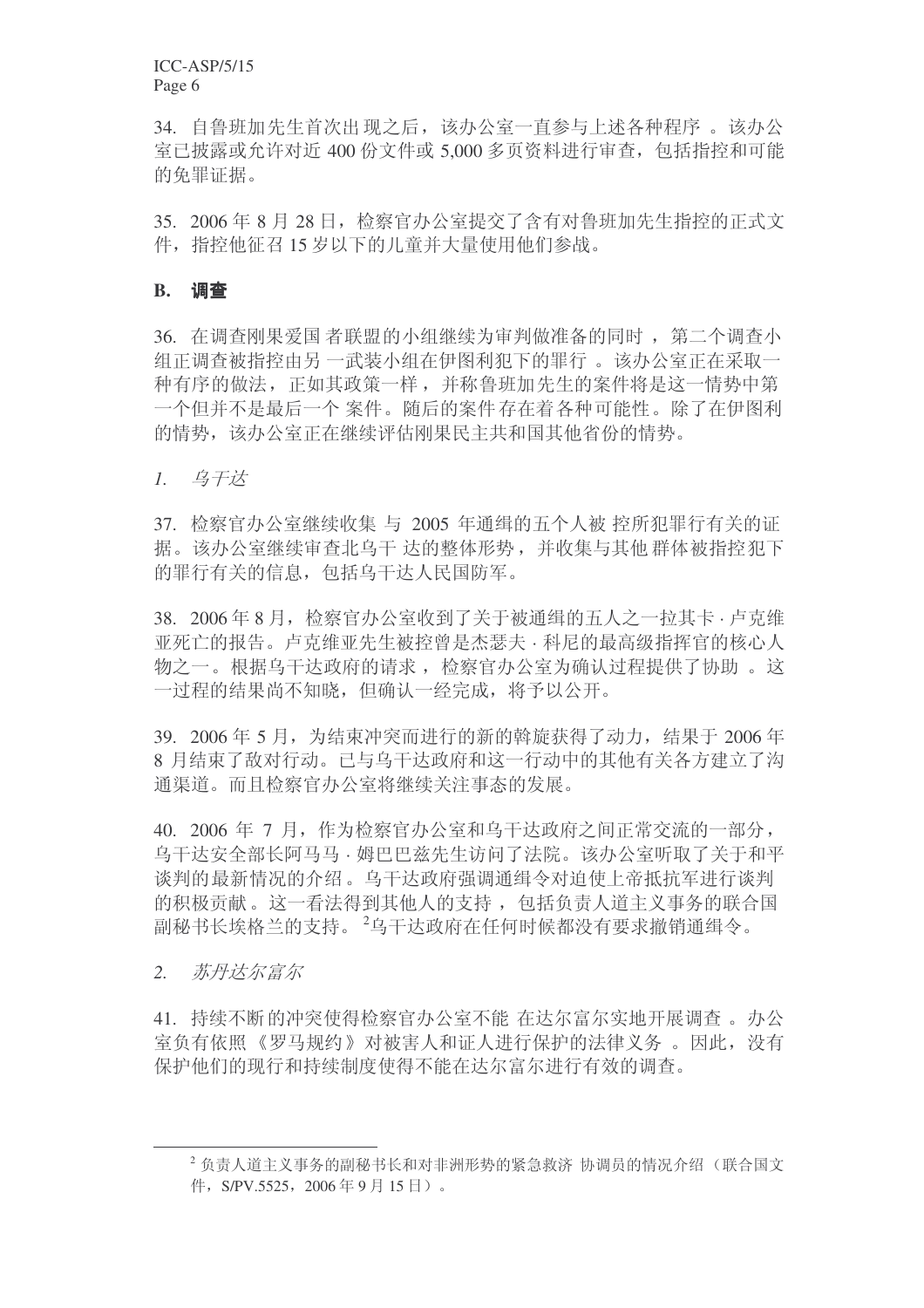42. 尽管如此, 该办公室在调查方面继续取得很大讲展。它组织了约 50 个团 组到 15 个以上的国家(包括这一地区的国家), 联系和采访了几百个证人, 收集了许多专家报告, 并收集和分析了几千份文件。

43. 该办公室寻求与冲突各方进行各种形式的合作。欧洲联盟和联合国的协 助对任何将来的行动 也将是至关重要的。为此目的, 该办公室已与国际组织 和机构达成了一系列协议,同时许多要求协助的请求已经或正在得到满足。

44. 为回应该办公室的请求, 苏丹政府为报告所述期间对苏丹 进行访问的三 个代表团提供了协助。2006 年 2 月, 代表团与当地、司法和执法当局进行了 广泛的会晤, 受益匪浅。苏丹政府与该办公室合作"使得能不受阻碍地接近 被要求出席有正式录像记录的会议的官员。"<sup>3</sup>代表团与法官、检察官和警察 及其他政府部门的代表进行了广泛的会晤。在这次出差中,该办公室收集了 大量资料来确定苏丹政府是否已经 审理或正在审理该办公室可能选择起诉的 那些类型的案件。

45. 2006 年 5 月, 苏丹政府提交了一份回答该办公室问题的书面报告, 从政 府看待达尔富尔现有军事和安全结构以及制约进行军事行动和冲突其他各方 活动的法律制度等问题的角度, 提供了关于冲突各个阶段的信息。<sup>4</sup>

46. 2006 年 6 月, 对苏丹又进行了一次访问。这次访问涉及到进一步的调查 活动, 包括与军事官员的会议, 以进一步澄清提交的书面报告。

47. 2006 年 8 月, 检察官办公室的一个代表团进行了今年对喀土穆的第三次 访问。在该办公室要求与之进行面谈的人中,有两名高级官员与办公室进行 了正式面谈。被要求进行面谈的个人,由于其职务的原因,可以提供与苏丹 政府及达尔富尔冲突其他各方活动有关的信息。

48. 自上次向大会提交报告以来, 检察官已按安理会 1593 (2005) 号决议的 要求, 两次向联合国安理会提供了关于调查进展的新情况, 一次在 2005 年 12 月13日,另一次在2006年6月14日。

# **C.** 䆝䆐

49. 2006年8月31日, 安东尼奥 · 卡塞塞先生作为达尔富尔国际调查委员会 主席, 根据第一预审分庭邀请对运用《程序和证据规则》规则 103 的情况发 表意见的决定, 提交了关于在达尔富尔保护证人和保存证据的书面意见。9月 11 日, 检察官对卡塞塞教授的意见进行了书面答复。在这一答复中, 检察官 指出在达尔富尔 仍然缺乏安全, 而且没有保护被害人和证人 (这是该办公室 和法院的关键责任)的任何有效基础设施。 检察官还指出, 讫今为止, 在达 尔富尔之外的调查仍在继续进行,没有放松。

<sup>&</sup>lt;sup>3</sup> http://www.icc-cpi.int/library/cases/OTP\_ReportUNSC\_3-Darfur\_English.pdf (p.9).

<sup>&</sup>lt;sup>4</sup> http://www.icc-cpi.int/library/cases/OTP\_ReportUNSC\_3-Darfur\_English.pdf (p.9).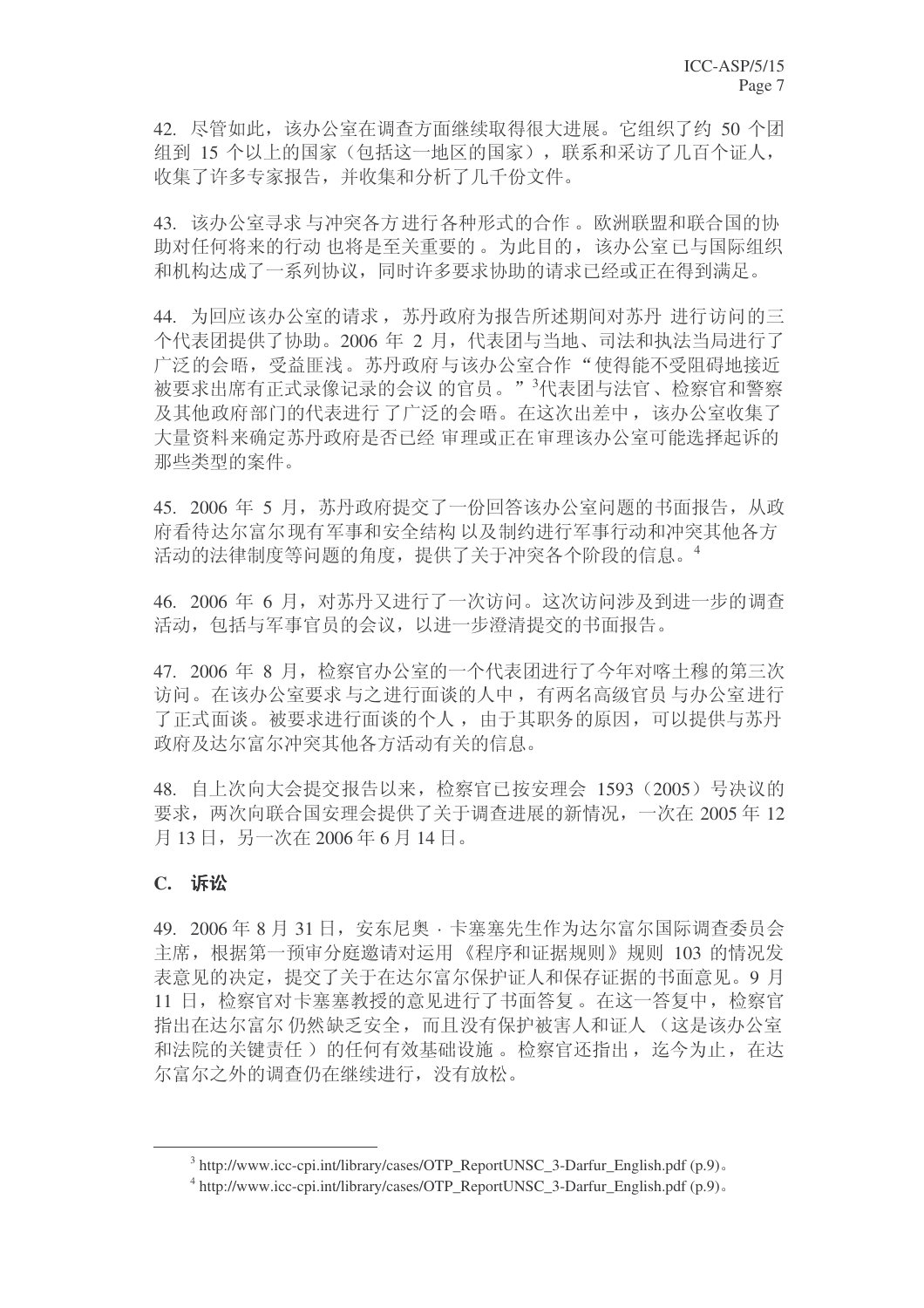ICC-ASP/5/15 Page 8

#### **D.** 外延活动

50. 2006 年, 检察官办公室继续加强处于调查 阶段的情势中的外延活动。外 延活动的目标及设计是为了获得当地伙伴对其调查的支持和合作。该办公室 还与书记官处合作进行了更大范围和更普遍的外延活动。

#### 1. 刚果民主共和国

51. 检察官办公室加强和 推进了在刚果民主共和国的外延活动, 必要时与书 记官处协调, 特别是在金沙萨和伊图利地区。例如, 该办公室继续参加"互 动正义无线电广播"行动,这是一个推动伊图利社区、当地和国家当局与国 际刑事法院及地方法院对话的运河启示广播电台上的私人节目。另外,该办 公室还为在金沙萨的当地非政府组织定期举办了信息介绍会。

52. 在逮捕了鲁班加先生之后, 该办公室召开了一系列新闻发布会, 并安排 电视和广播报道这一逮捕的情况和法院的工作。检察官于 2006年4月3日至 4 日访问了金沙萨, 在这期间发布了新闻稿, 举行了一系列新闻发布会和采 访, 以及有非政府组织参加的会议。最后, 在准备对 鲁班加案件讲行确认指 控的听讯中, 组织了对媒体的情况介绍会、广播节目和公众辩论, 以提高对 法院诉讼和工作的认识。

2. 乌干达

53. 2006 年, 该办公室继续在北乌干达加强其外延活动, 通过无线电广播、 报纸和其他媒介传播信息。

54. 2006 年 3 月和 6 月, 检察官办公室和书记官处联合在乌干达北部和东部 为 150 多位传统领袖、50 名宗教首领、120 多位非政府组织代表以及 60 多位 地方政府代表举办了讲习班。讲习班的目的是分享和 获取关于法院活动的信 息,并讲一步发展可持续性网络和机制,以在当地社区更广泛地传播信息。

3. 苏丹*达尔富尔* 

55. 检察官办公室和书记官处对接触达尔富尔人群的最好做法进行了评估。 在外延初始阶段, 提出了一项宣传战略, 确定了进行外延活动时面临的挑战 和机会,并确定了目标群体和潜在伙伴。法院对宣传和外延所做的初步评估 确认,应该谨慎地进行 在苏丹的外延 活动。 法院采取了一种单一的协调战 略,考虑到潜在伙伴的安全,这一战略至少部分 地是保密的。这一过程的内 在局限性也需要对短期可以接触到的人数有一个现实的看法。官传活动的重 点是通过国际媒体和其他能利用的手段传播基本信息。

#### **E.** 提交的情势和函件

56. 检察官办公室继续履行其审查所有来函的法定义务。在报告所述期间, 有 665 份函件送到了该办公室。其中 569 件被认为明显不属于法院管辖, 其 他那些被认为值得进一步分析的函件, 正处于不同的审查阶段。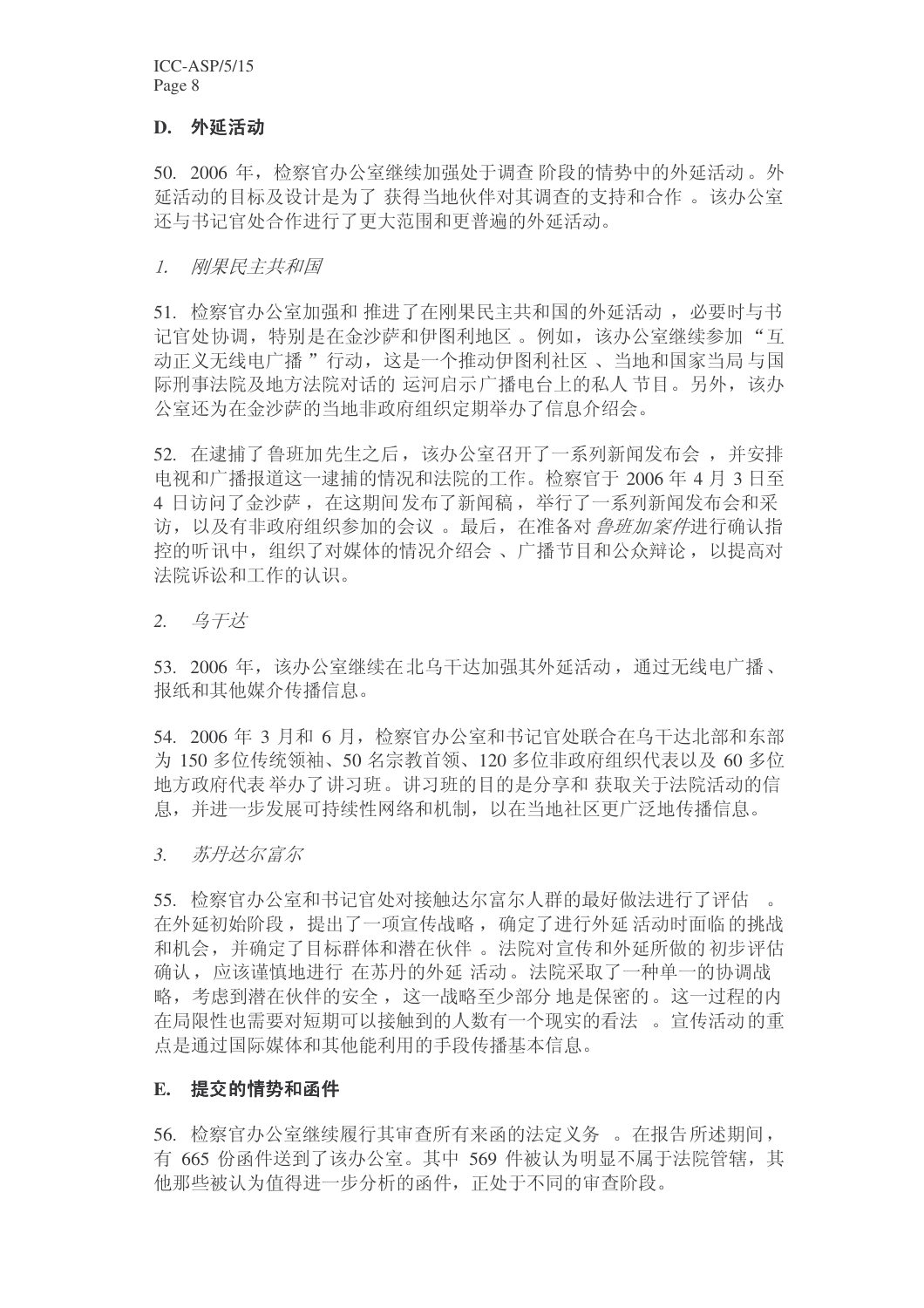57. 目前办公室正在对五个情势进行仔细的分析。正在进行分析的情势中只 有那些已由函件发送人公之于众的情势才 由办公室对外公布。其中有一个是 由一个缔约国(中非共和国)提交的,另一个是由一个非缔约国(科特迪 瓦) 提交的: 该国根据向法院交存的接受声明, 接受法院对 2002年9月19日 以来在其领土上实施的犯罪行使管辖权。向中非共和国派出了一个小组,还 计划向科特迪瓦派出一个小组,目的是对管辖权、可受理性以及司法公正的 问题进行分析。

58. 2006年2月10日, 检察官办公室将其收到的函件的最新情况放在了法院 的网站上。最新情况包括关于对来函的统计以及分析 过程方面的信息。同一 天, 该办公室公布了放弃两个经过认真分析的情势的原因: 伊拉克的情势和 委内瑞拉的情势。关于委内瑞拉的情势, 所得到的信息没有提供一个合理的 基础, 使人相信被指控的犯罪属于法院管辖范围之内。<sup>5</sup>关于伊拉克的情况, 法院只对缔约国公民的行为有管辖权,所得到的信息构成了合理的基础,使 人相信出现了少量的故意杀人情况和/或非人道待遇。但是, 被指控在伊拉克 由缔约国公民实施的那些犯罪看来达不到严重性的起点界限。另外, 检察官 注意到, 虽然没有必要根据有关严重性 的结论做出有关互补性的结论, 但是 本国对每一个有关的事件都已开始讲行诉讼。

#### F. 发展国际合作

#### $\mathcal{I}$ . 缔约国

59. 检察官办公室就正在调查的三个情势中的每一个情势都发 出了许多通知 和请求。关于刚果民主共和国的情势,已发出了多项请求和通知。 在达尔富 尔的调杳中,该办公室多次请求给予协助。关于乌干达,该办公室继续在两 年调查期间建立的合作机制的基础上促进建设性的合作。自从公开通缉令之 后, 该办公室开展了多项活动, 以促进区域和国际上在 执行通缉令方面的合 作。

60. 此外,该办公室还与两个缔约国缔结了全面合作协定。

2. 国际组织

61. 在过去的一年中,检察官办公室根据国际刑事法院和联合国间关系协定 第 18 条, 与联合国系统的各计划署、基金和办公室达成了许多安排协议。这 些安排主要涉及到采访工作人员及该办公室提供与正在调查中的情势有关的 文件。

<sup>&</sup>lt;sup>5</sup> http://www.icc-cpi.int/library/organs/otp/OTP\_letter\_to\_senders\_re\_Venezuela\_9\_February\_  $2006.$  pdf $\circ$ 

<sup>&</sup>lt;sup>6</sup> http://www.icc-cpi.int/library/organs/otp/OTP\_letter\_to\_senders\_re\_Iraq\_9\_February\_2006. pdf.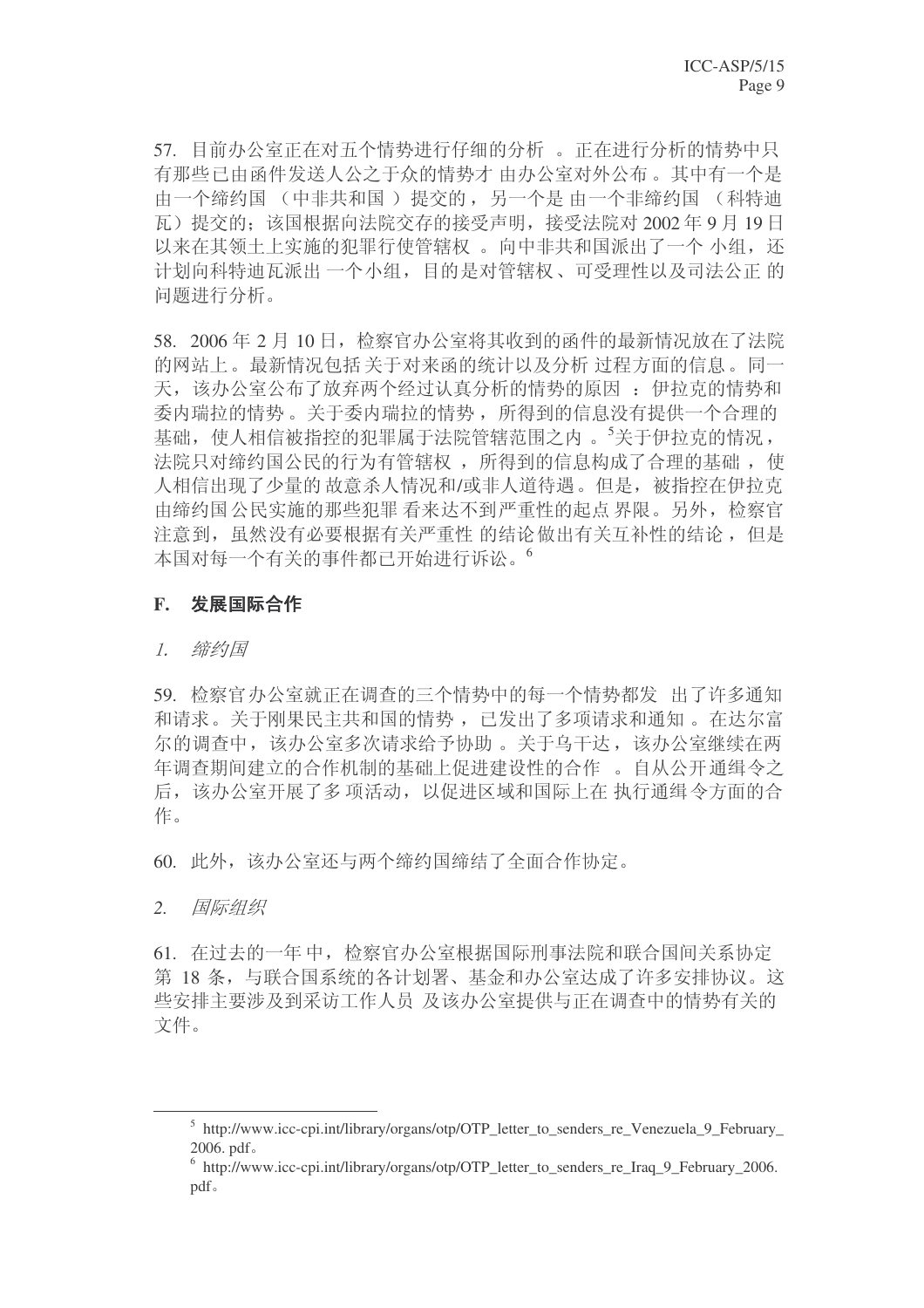62. 根据联合国组织刚果民主共和国特派团与检察官办公室 之间的谅解备忘 录,该办公室向联合国组织刚果民主共和国特派团发出了多项请求。

#### 3. 联合国国际独立调查委员会

63. 2005 年 12 月 21 日, 联合国秘书长致函法院检察官, 表示准备任命负责 调查的副检察官塞尔吉 · 布拉梅兹 (Serge Brammertz) 先生为调查暗杀黎巴嫩 前总理拉菲克·哈里里案件的联合国国际独立调杳委员会的专员,并要求检察 官"允许他离开六个月以承担这一重要的职责。"2005年12月22日,在与 缔约国磋商之后, 检察官同意布拉梅兹先生离开六个月, 直到 2006年7月 15 日。这一决定是基于这样一种考虑, 即这将是法院对其他机构促进国际司法 努力的重大贡献。

64. 2006 年 6 月 2 日, 秘书长请求检察官再批准布拉梅兹先生离开约五个月 的时间, 直至 2006年 12 月 31 日, 以便继续在联合国国际独立调查委员会工 作。在与缔约国磋商之后, 检察官告知秘书长 他批准将布拉梅兹先生离开的 时间延长至 2006 年 12 月 31 日。2006 年 7 月 19 日, 秘书长告知安理会他准 备将布拉梅兹先生的任务期限延长至 2006年12月31日。

## **G.** 战略规划

65. 2006年年初, 检察官办公室就战略规划召开了 10 次工作人员会议, 一次 全体会议和几次高级管理人员会议。这些会议的结果是制定了与全法院的 《战略计划》相协调的 2007-2009 年起诉战略。起诉战略包含五个目标, 这些 目标将推动 该办公室各司的所有活动, 并将确定该办公室各单位将如何在 2009年之前实现它们的目标。这五项目标是:

- 1. 针对在当前或新情势中负有最重要责任的人,开展四至六项重点明 确和公正的调查:
- 2. 进一步提高起诉的质量,目标是完成两桩迅速的审判;
- 3. 在所有情势中, 确保必要的各种形式的合作, 以有助于有效的调杳 和成功的逮捕行动;
- 4. 不断改进该办公室与被害人的互动及实现他们的利益的方法:
- 5. 与各国和各组织建立各种形式的合作,以便该办公室能最大限度地 支持防止犯罪人消遥法外和预防犯罪的斗争。

# **IV. 书记官处**

66. 书记官处为法院的所有机关提供了司法和行政支持 , 并在被害人、证 人、辩护和外延等领域履行了它的特定职责。书记官处在实地的工作重点是 向书记官处和检察官办公室的小组提供行政支持 , 并开展与其在外延、辩 护、被害人和证人等领域的特定职责有关的活动。在总部,书记官处通过向 正在进行的司法诉讼提供必要的支持为法院服务。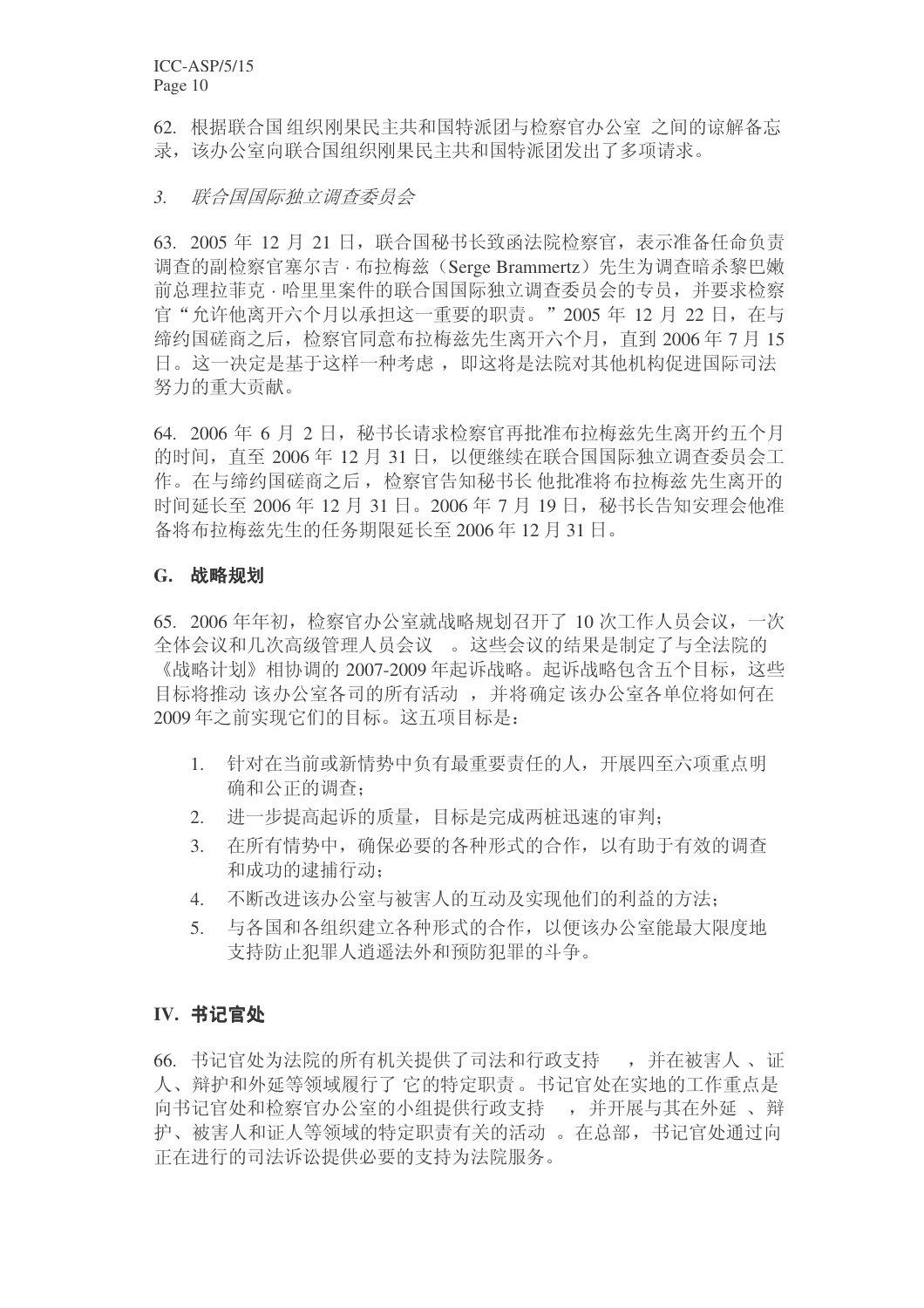$67.$  《书记官处条例》最终完成并于 2006 年 3 月 6 日得到院长会议的批准。 这一《条例》是要解决一些关键问题, 如法庭的诉讼活动, 书记官长在被害 人和证人、律师问题和法律援助方面的责任, 以及羁押事项等。

## **A.** 实地活动

68. 为了确保法院对实地活动的有效监督和协调, 书记官处成立了一个实地 业务科。在向实地活动提供支持的过程中,该科与检察官办公室密切合作。

69. 开展了具体的实地人员招聘活动, 设计并管理了活当的合同, 确保了对 健康和福利的保护并提供了专门的培训。书记官处保健活动的重点是旅行和 热带药品。

70. 书记官处提供了定期的 危险评估, 确保遵守实地安全标准, 在具体的对 安全的必要 支持方面建立并加强了与基他各方的合作。。已经建立起一些机 制, 以确保将信息安全延伸到在实地出差期间收集和处理的数据。

71. 在证人保护方面, 书记官处在刚果民主共和国和乌干达维 持了现有的保 护制度以及运作支持结构。必要时,还根据新的需要对这些制度和结构做出 了调整。在苏丹达尔富尔, 支持和保护结构目前正在建设中。

## **B.** 外延

72. 书记官处是主要负责外延活动的机关。在报告所述期间, 在刚果民主共 和国举办了16 次讲习班和情况介绍会, 有 1.300 人参加。在乌干达组织了 14 次讲习班和研讨会, 有 700 人参加。参与这些活动的有被害人参与和赔偿 科、新闻和文件科、辩护支持科的专家, 在可能和适当的情况下, 检察官办 公室的人员也参与了这些活动。2006 年 3 月 26 日至 29 日, 书记官长本人访 问了乍得, 他会见了民间社会、媒体和联合国机构及计划署的代表。在 2006 年 4 月 3 日至 7 日期间, 他在乌干达与当地的传统和宗教领袖、非政府组织的 代表、记者和联合国官员讲行了会晤。

73. 外延活动包括双边会议、讲习班、研讨会和培训活动, 这些都是为了对 参加者的具体需求做出反应而专门设计的。受众中有一般的公众: 非政府组 织的代表: 当地的传统和宗教领袖: 地方法官和其他司法官员; 律师: 联合 国工作人员以及学生等。散发了各种外延产品,其中包括基本法律文件和出 版物"了解国际刑事法院"。在刚果民主共和国和乌干达向法律界的代表和 法律教师发放了约 500 份基本法律文件。此外, 还散发了其他的情况介绍材 料和用于参与诉讼或要求赔偿的标准申请表。

74. 在刚果民主共和国和乌干达, 法院的外延活动由于实地有了专门的外延 人员而得到支持。可靠的中间人网络得到了进一步发展, 以便接触当地的人 们和被害者并向其提供信息。 法院通过与边远地区地方电台的合作提高了接 触受正在调查的情势影响的当地人的能力。此外, 法院还通过地方报纸和出 版物传播信息。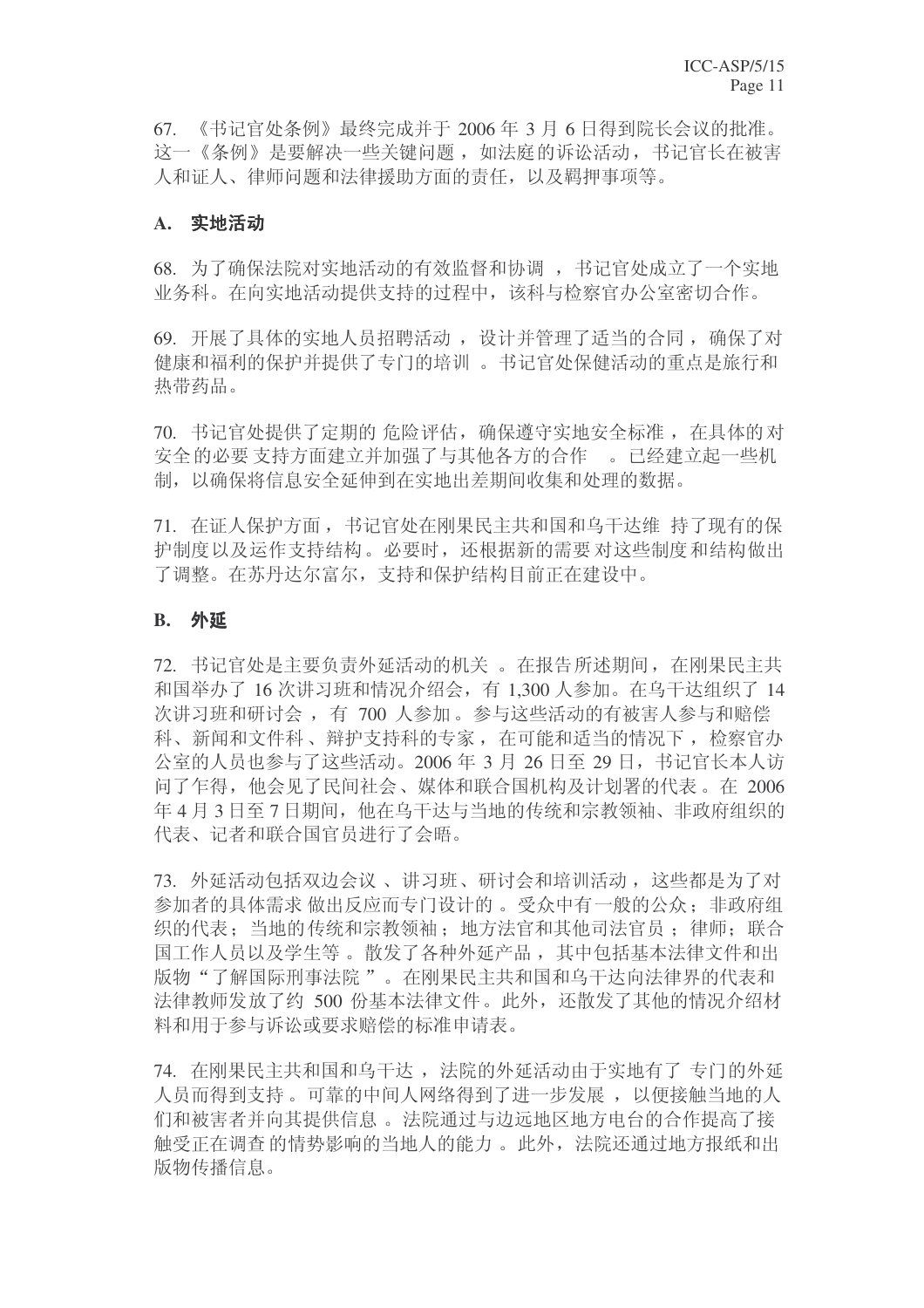## **C.** 辩护

75. 公设辩护律师办公室已经在开展业务活动, 并且依照《罗马规约》及 《程序和证据规则》向辩护小组提供必要的协助。到目前为止,已有 152 人 列入了根据《程序和证据规则》制定的律师名单。2006年5月31日至6月1 日, 名单上的 100 名律师通过在海牙举办的律师研讨会参与了与法院的磋 商。书记官处已启动了任命负责律师违纪调杳的专员的工作,并且正在协助 选举纪律委员会的成员。

#### **D.** 被害人

76. 书记官处制作出了修改 后的被害人参与诉讼标准申请表和被害人赔偿标 准申请表, 这两种表格均已获得院长会议的批准。书记官处用这些表格 在实 地讲行了试验,已收到并处理了一些被害人交来的参与司法诉讼的申请。

77. 为了确保被害人有效 地参与法院的诉讼, 成立了公设被害人律师办公 室。该办公室是独立的, 它向被害人及其法律代理提供支持和帮助。

#### **E.** 办公楼

78. 法院一直需要增加新的临时办公楼,因为东道国已通知法院欧洲司法组 织将不会按期望的那样搬出 Arc 大楼的 B 楼。2006 年 7 月, 法院的部分工作 人员搬到了海牙中心的 Hoftoren 大楼, 这是按照较长期的用房方案建造预制 板楼之前的一种临时解决办法。虽然就在提交年度预算之前, 东道国通知法 院建造预制板楼可能会推迟, 但是法院已做出计划, 在 2007 年搬入预制板 楼。东道国在 Hoftoren 大楼提供了额外的办公空间, 但是对有足够临时办公 楼的需要一直都在紧迫地增长。

79. 2006 年 4 月, 第二审判室的许可证发给了法院, 这样法院就有了两个完 整的审判室和一个预审室。 法院的媒体中心紧挨审判室, 包括一个对记者的 情况介绍室和一个用于编写和发送报道的"热桌"区。在托马斯·鲁班加·代 洛首次出现的时候, 第一次使用了媒体中心。

80. 2006 年, 羁押中心收押了第一位被 羁押者鲁班加先生。羁押中心还根据 法院与塞拉利昂问题特别法庭之间的谅解备忘录收押了杳尔斯·泰勒先生。

81. 法院根据预算和财务委员会的要求审议了有关永久办公楼的内部管理安 排。

#### **F.** 行政管理

82. 在报告所述期间, 书记官处继续主要通过行政管理和文件管理系统为法 院服务。这些系统的使用是要确保听讯的数字化记录以及对记录的电子化管 理, 从而有助于提高信息的效率和准确性。根据第一预审分庭的决定, 书记 官处向鲁班加先生及其辩护小组提供了计算机设备、培训、软件和支持。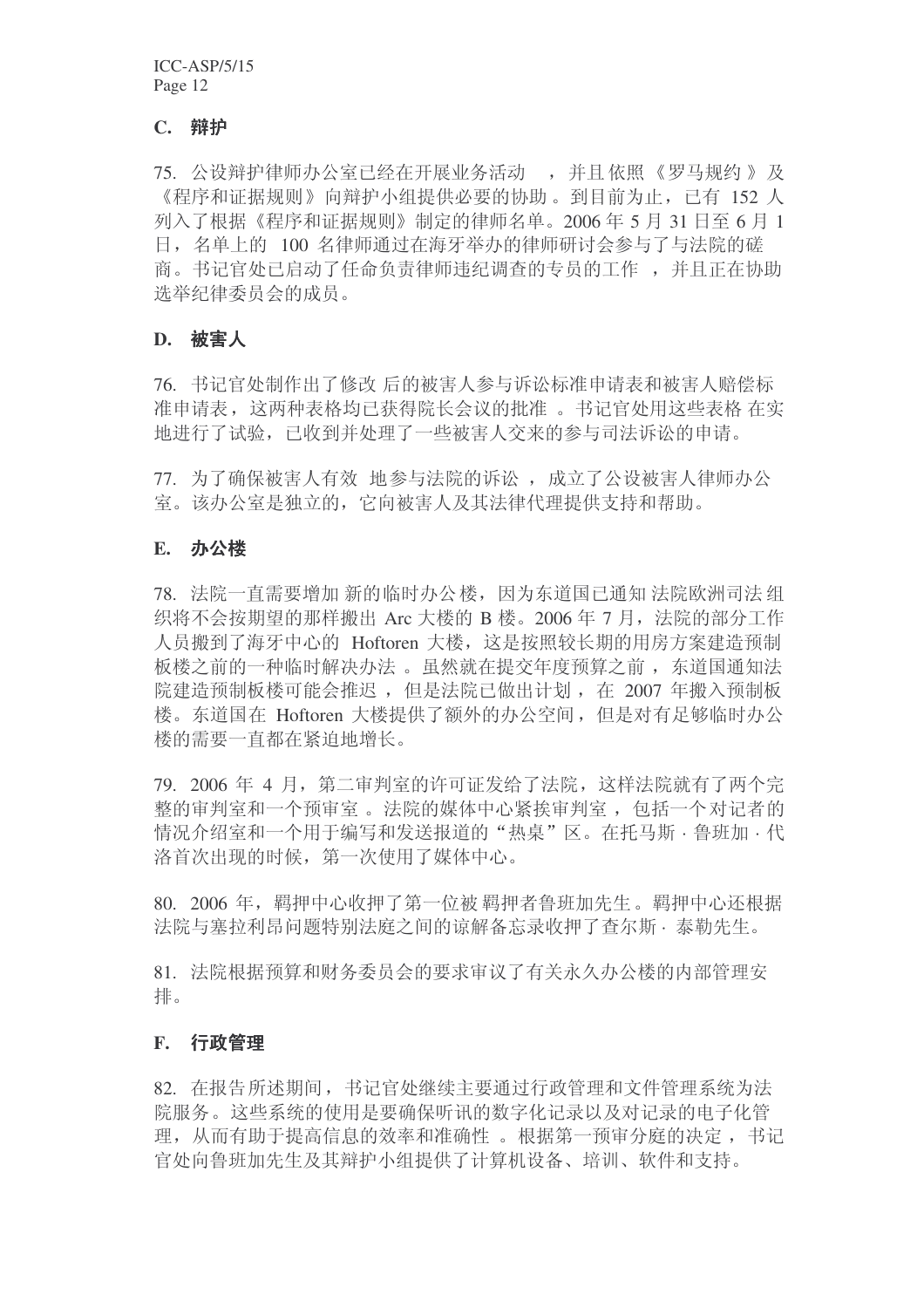83. 书记官处还将法院管理系统的使用扩大到了辩护。、被害人和证人。目 前, 法院有一半的人员使用用于储存数据的 TRIM 软件。

84. 作为负责行政管理中的非司法事务的机关, 书记官处继续 安装使用一个 全球性的记录和文件管理系统以及 用于行政管理和司法的企业资源规划系 统。到目前为止, 企业资源规划系统正用于采购、预算、薪资和旅行管理。 正在装备一些先讲的功能,如电子招聘、业务智能和信息管理系统。

85. 维持道德高标准是至关重要的。为工作人员组织了道德和尊严意识专门 培训以及跨文化能力方面的专门培训。根据《工作人员细则》, 建立了纪律 咨询委员会和上诉委员会, 二者已全面开展工作。

# G. 发展国际合作

86. 书记官处与东道国 达成了一项协定, 协助法院进行羁押和运送嫌疑人的 工作。书记官处还参加了法院其他国际协定的谈判。

 $87.$  为了加强与正在形成的国际司法体系其他机构的合作, 2006 年 3 月 2 日 至 3 日, 在日内瓦举行了特设法庭、塞拉利昂问题特别法庭和法院的书记官 长年会。书记官处还保持了与非政府组织和联合国的定期对话。

# V. 涉及全法院的活动

#### A. 战略规划

88. 2006 年年初, 法院通过了第一版《战略计划》, 该《计划》为法院今后 10 年的活动提供了一个共同的框架, 重点是前三年的目标。法院的目的是通 讨《计划》为其未来确定一个明确的方向, 确保其活动持续协调, 展示透明 度并进一步加强与缔约国及其他各方的关系。

89. 如《战略计划》所述, 法院的使命是: "作为国际新兴司法体系中的一 个独立司法机构, 国际刑事法院将:

- 公正有效和公平地调查、起诉和审判最严重的犯罪行为;
- 以透明和有效率的方式行事:
- 为持久地尊重和执行国际刑事司法, 预防犯罪和防止犯罪人消遥法 外做出贡献。"

90. 为了完成这一使命, 《战略计划》确立了三大战略目标: 确保司法质 量, 成为声誉良好、获得充分支持的机构以及成为公共管理的楷模。30 项具 体战略目标提供了详尽的为实现上述三大目标将要采取的措施。

91. 在 2006 年预算和财务委员会第六届会议期间, 法院向委员会提交了《战 略计划》。委员会认为, 《计划》"有效地响应了委员会在以前几届会议中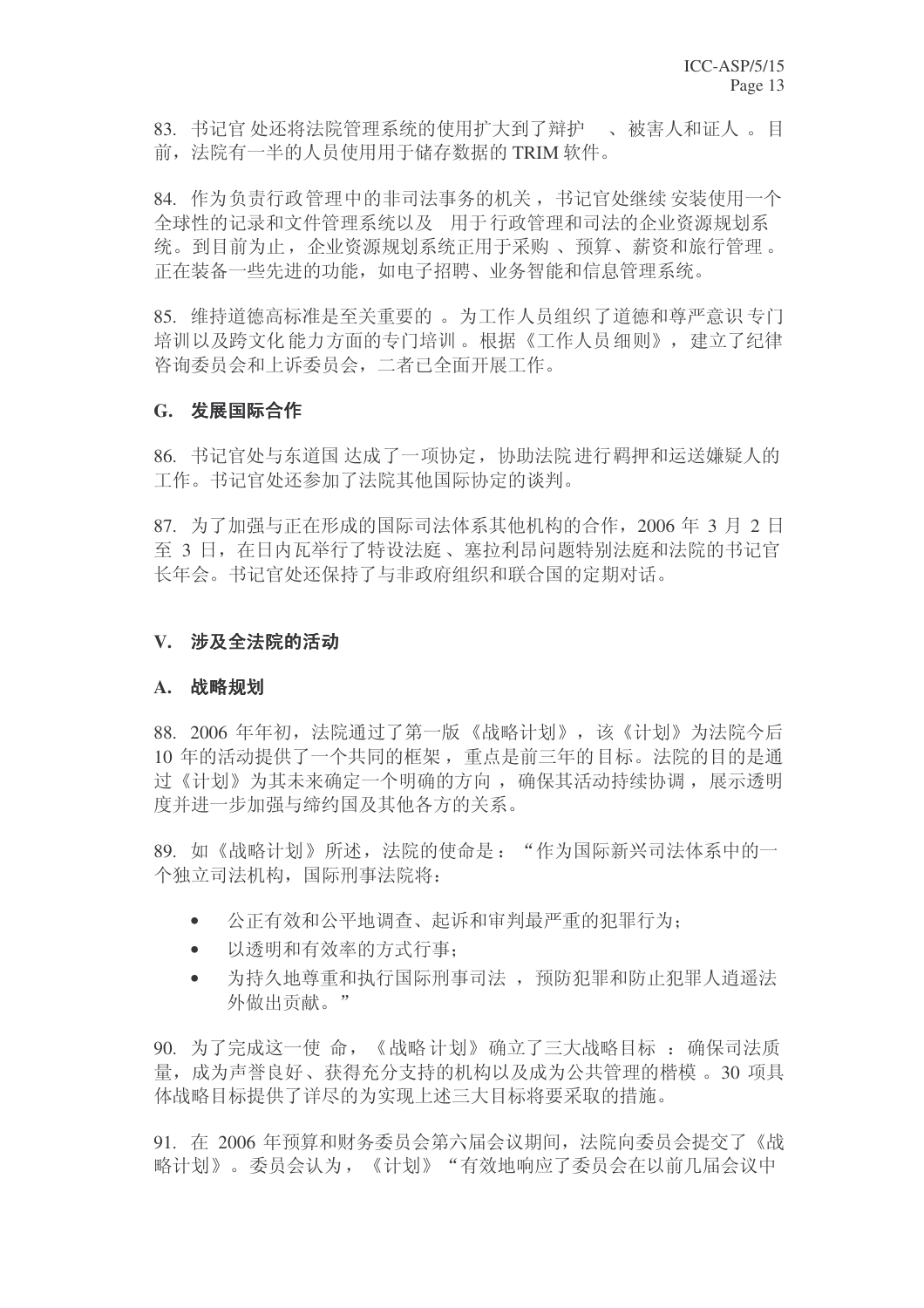提出的建议",并"同意该计划应为指导和规范法院活动提供良好的基 础。"<sup>7</sup>委员会"与法院一致同意,战略计划的所有权应属于法院,并且计划 应得到缔约国的支持。"<sup>8</sup>在此基础上, 法院向缔约国介绍了《战略计划》, 包括通过大会主席团的海牙工作组和法院之友小组进行介绍,并将他们的反 馈做了综合整理。法院还参与了与其他关键对话者进行的类似 对话, 特别是 与民间社会组织的对话。 法院向大会单独提交了一份关于 《战略计划》的报 告。

92. 法院已开始实施《战略计划》。与《计划》同时制定出了有助于实现法 院上述目标的各项战略, 其中包括起诉战略。法院已就外延和信息战略以及 通信技术战略向大会提交了报告。

93. 每年执行该《计划》的主要手段之一将是执行法院的预算。在提议的 2007 年预算中, 每一个方案和次级方案都确定了它将要为之做出贡献的法院 战略目标。每一个目标又与2007年的预期成果和业绩指标相联系。

94. 作为战略规划过程的一部分, 法院还建立了一个法院规模模型。模型是 一种规划工具,可以帮助法院将需要的资源与能够完成的工作协调一致,并 预测将来的需求。模型可以用来模拟确定进行一定数量的调查 、审判和上诉 所需要的人员资源范围。模型还可以用来将法院的活动按照时间分散 安排, 找出由于人力资源不足或过剩而造成的瓶颈。法院将在 2006 年 10 月委员会 第七届会议上对模型进行模型进行模拟。

# **B.** 发展国际合作

95. 在报告所述期间, 与各国、国际组织和民间社会建立起必要的合作是法 院的优先工作。

96. 关于缔约国给予的合作, 《罗马规约》第九编规定了提供各种司法援 助, 包括逮捕和移交有关人以及提供其他形式合作的法律框架。合作协定也 有助于向法院提供支持。在报告所述期间, 法院继续就执行判 决和安置证人 与缔约国进行谈判。已与东道国缔结了一项关于使用外交邮袋的协定 。关于 《总部协定》的谈判仍在进行。此外, 检察官办公室和书记官处还就涉及到 他们工作的问题缔结了上面谈到的协定。

97. 法院继续根据 2004 年与联合国签署的经过谈判的关系协定开展工作。法 院和联合国在日常实地活动中相互合作, 并在各自的总部讨论合作问题。 2006 年 1 月 23 日和 24 日, 联合国官员与法院官员之间进行了一系列的会 议, 这是以前 2005 年 7 月在纽约举行的会议的后续行动。2006 年 4 月 12 日, 联合国秘书长访问了法院所在地。2006 年 8 月, 法院的第二个年度报告 提交给了联合国, 法院院长将于10月向联合国大会介绍这一报告。

 $7\overline{$  预算和财务委员会第六届会议工作报告(ICC-ASP/5/1), 第55段。

 $8 \overline{0}$  预算和财务委员会第六届会议工作报告 (ICC-ASP/5/1), 第56段。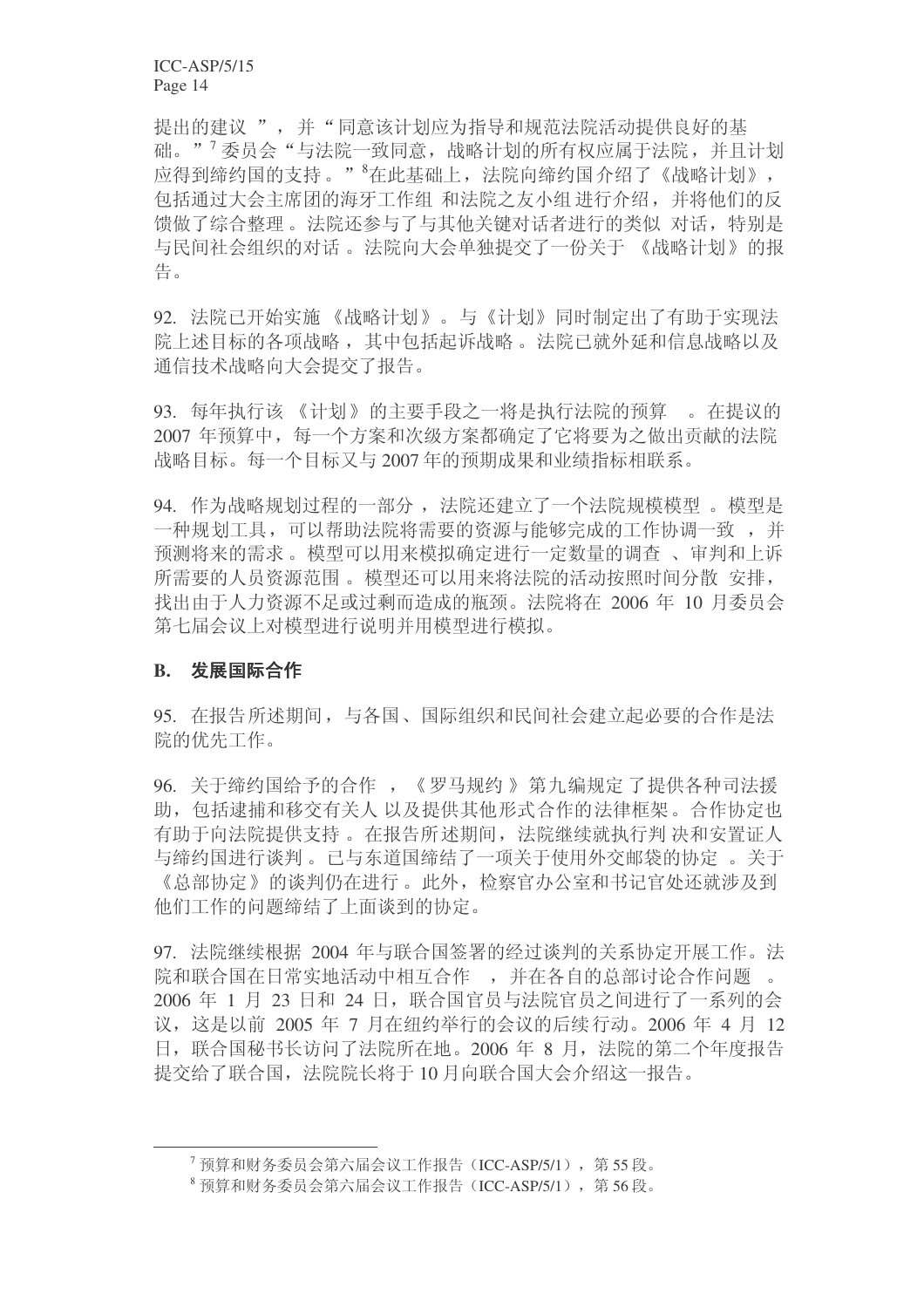98. 在大会批准设立法院驻纽约联络办事处之后, 法院开始招聘办事处主 任。由法院所有机关的代表和一名缔约国代表 组成的招聘小组举行了会议。 在审议了候选人的情况之后,小组选择 Socorro Flores Liera 女士为联络办事处 主任。Flores Liera 女士于 2006年9月初就职。

99. 在征聘联络处主任的同时, 法院开始在纽约寻找办事处的用房。缔约国 通讨其常驻纽约的使团为此向法院提供了帮助。法院还开始与联合国联系, 以便为联络办事处人员进入联合国并参加会议做出安排。办事处在 2007 年的 首要目标将是实实在在地建立起办事处, 确定联合国内业务联系网络 并与之 建立关系, 以及确定和执行与总部之间明确的授权界限和决策程序。

100. 2006年4月10日, 法院与欧盟缔结了一项合作协定。这一协定涉及的 问题有交换信息、安全、欧盟工作人员作证以及欧盟与检察官办公室之间的 合作。为了有助于合作和协助,该协定规定法院与欧盟之间建立经常性的联 系并设立欧盟与法院的联络点。

101. 法院继续就合作协定与非洲联盟谈判 。协定谈判已进入后期, 法院准 备不久就缔结该协定。2006 年 6 月, 法院院长和检察官在埃塞俄比亚亚的斯 亚贝巴参加了非洲联盟和平与安全理事会的会议。在此期间, 二人均会见了 非盟委员会主席阿尔法·奥马尔·科纳雷阁下。

102. 法院还参加了与亚非法律协商组织之间的合作协定最后阶段的谈判。

103. 2006年3月29日, 法院签署了一项与国际红十字委员会之间的协定, 依照法院的司法管辖权 对国际红十字委员会 探访被剥夺自由的人做出了规 定。2006年6月28日和29日,国际红十字委员会根据该协定首次访问了法 院的羁押中心。

104. 作为正在形成的国际司法体系的一部分, 法院还向体系中的基他机构 提供了帮助。2006年 3 月 29 日, 塞拉利昂问题特别法庭 届时的庭长拉贾 N · 费尔南多法官致函法院院长菲利普 · 基尔希法官, 请求使用法院的设施在 海牙审判杳尔斯 · 泰勒。法院就此征求了缔约国的意见。在此之后, 大会向法 院表示同意特别法庭的请求, 条件是由塞拉利昂问题特别法庭预付所有费 用, 而且这一安排不应对法院运作产生不利影响。2006年4月13日, 法院和 塞拉利昂问题特别法庭达成了谅解备忘录, 其中包括大会提出的条件。2006 年 6月20日泰勒先生被移送到羁押中心。目前预计对他的审判将于2007年春 季开始。

105. 考虑到提高人们的认识并加强沟通 以便持续获得支持的重要性, 法院 继续争取与缔约国进行经常性的对话。2006年,三个机关和大会秘书处共同 代表法院为各国的代表举行了两次外交人员情况介绍会,并将于 10 月举行第 三次情况介绍会。法院应邀参加了大会主席团成立的工作组的会议, 以及缔 约国召开的其他专题会议。